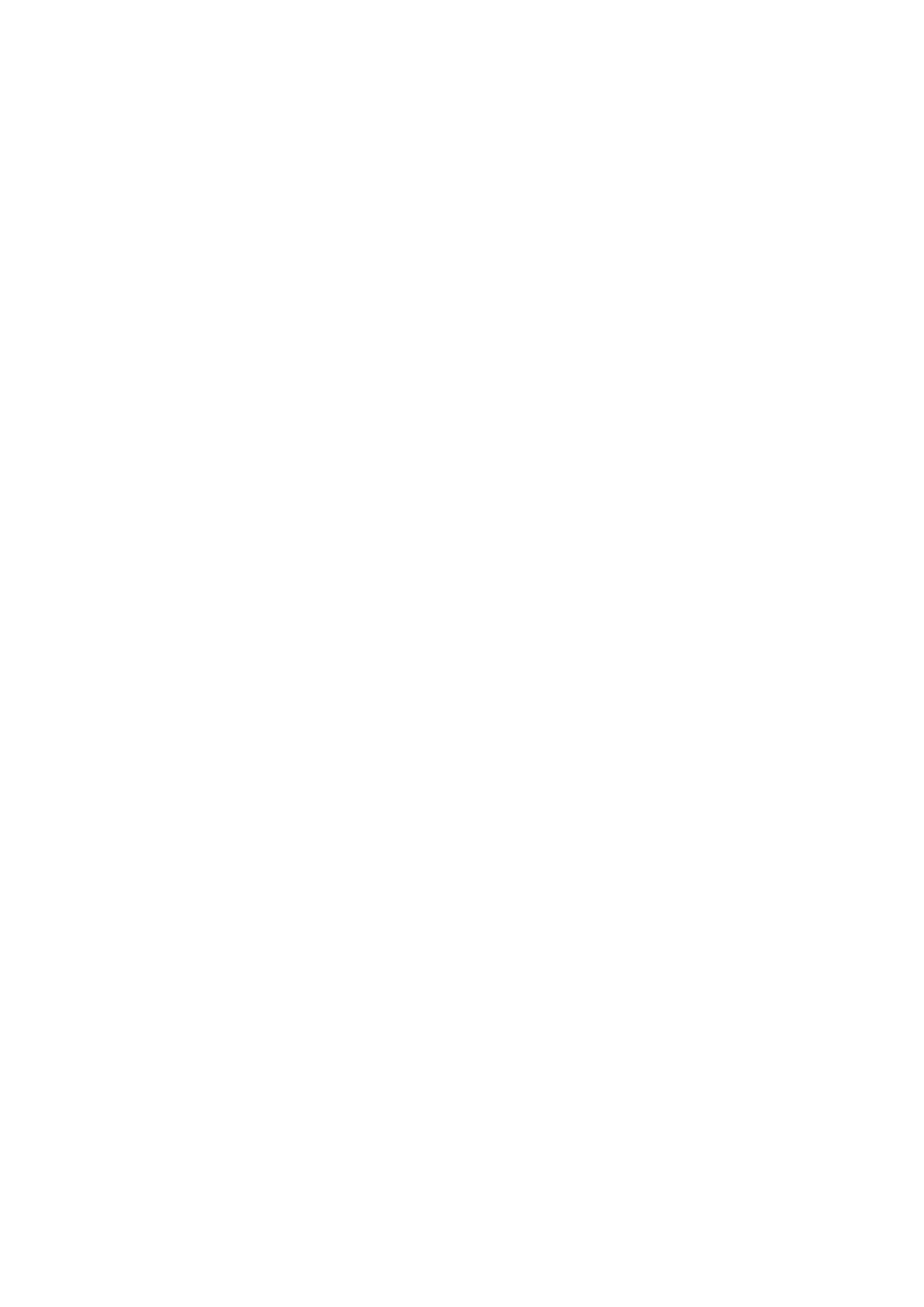# **TABLE OF CONTENTS 14 FEBRUARY 2019**

| <b>Business</b> | Page No. |
|-----------------|----------|
|                 |          |

| 1. | <b>Meeting Conduct</b>                 | 5 |
|----|----------------------------------------|---|
|    | 1.1 Karakia                            | 5 |
|    | 1.2 Apologies                          | 5 |
|    | 1.3 Conflict of Interest Declarations  | 5 |
|    | 1.4 Confirmation of Minutes            | 5 |
|    | 1.5 Tawa Community Board Service Award | 5 |
|    | 1.6 Public Participation               | 6 |
|    | 1.7 Items not on the Agenda            | 6 |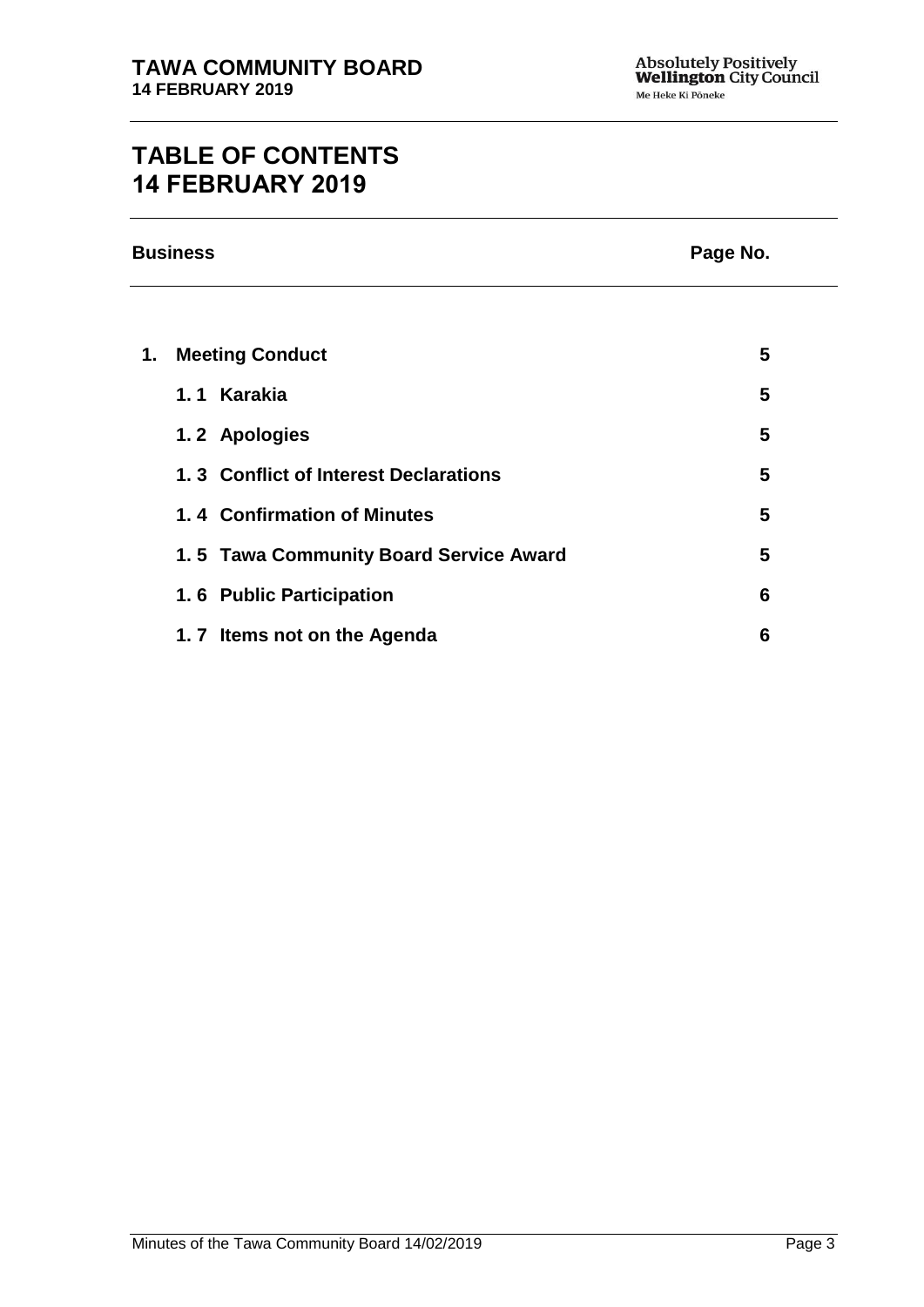| 2.<br><b>Oral Reports</b> |                                                                                                                                              | 6                                            |
|---------------------------|----------------------------------------------------------------------------------------------------------------------------------------------|----------------------------------------------|
| 2.1                       | <b>Oral Reports 14 February 2019</b>                                                                                                         | 8                                            |
| <b>Reports</b>            |                                                                                                                                              | 9                                            |
| 3.1                       | Child and Youth Friendly Framework update (January -<br>2019)                                                                                | 9                                            |
|                           |                                                                                                                                              | 9                                            |
|                           | Retrospective Ratification of submissions on the Porirua<br><b>Adventure Park and Upper Stebbings Valley</b><br><b>Development Scenarios</b> | 9                                            |
| $3.4^{\circ}$             | <b>Resource Consent Applications and Approvals for 20</b><br>November 2018 to 15 January 2019                                                | 9                                            |
| $3.5^{\circ}$             | Current or upcoming council consultations and surveys                                                                                        | 10                                           |
|                           | <b>Tawa Community Board Discretionary fund - Monthly</b><br><b>Allocations February 2019</b>                                                 | 10                                           |
| 3.7                       | <b>Forward Programme</b>                                                                                                                     | 10                                           |
|                           |                                                                                                                                              | 3.2 Tawa Roading Schedule 2019<br>3.3<br>3.6 |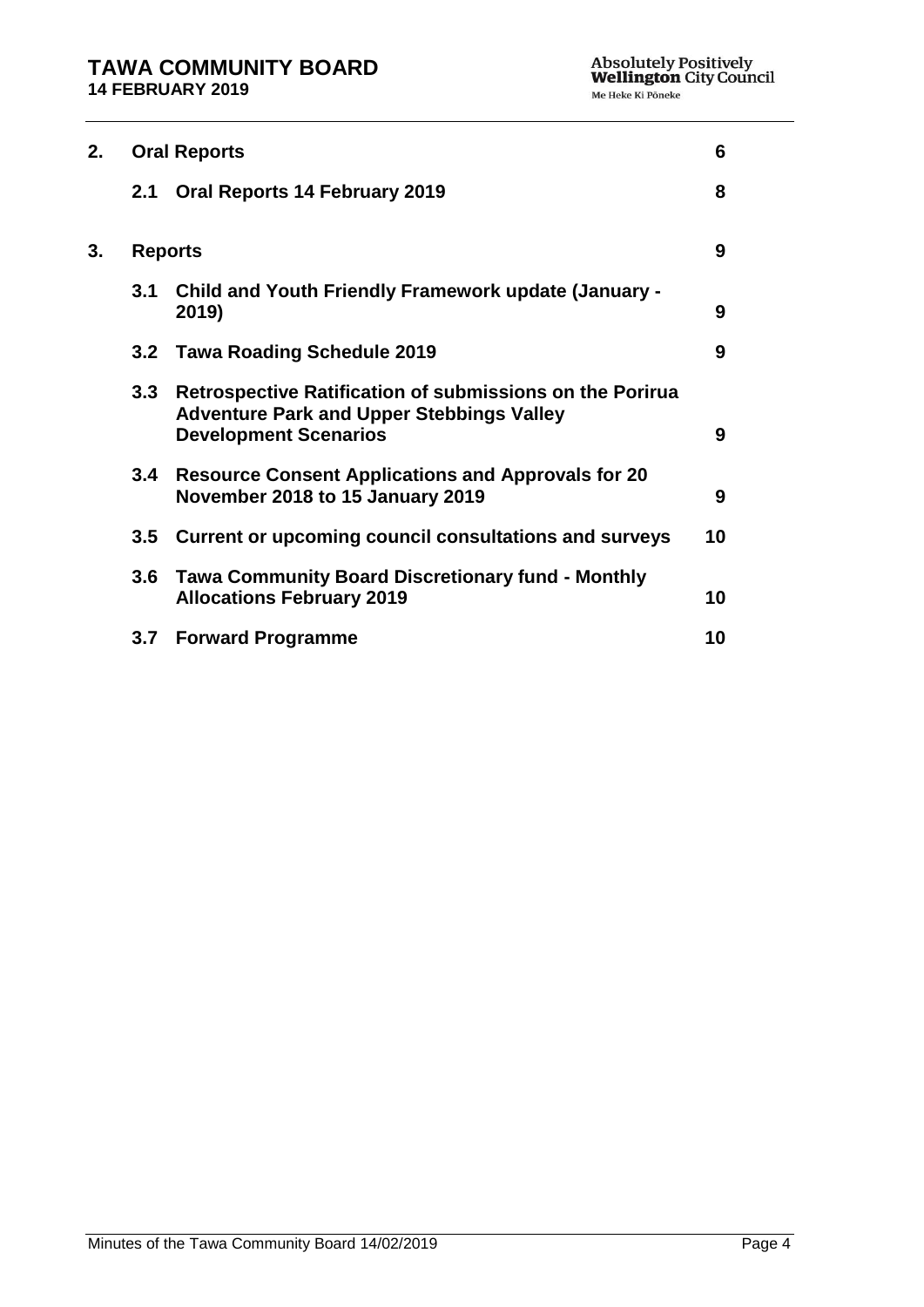# <span id="page-4-0"></span>**1 Meeting Conduct**

The Chairperson opened the meeting at 7.00pm.

#### **1. 1 Karakia**

Liz Langham read the following karakia.

### **Karakia Tïmatanga Prayer for start of day/meeting**

| Whakataka te hau ki te uru.   | Cease the winds from the west.               |
|-------------------------------|----------------------------------------------|
| Whakataka te hau ki te tonga. | Cease the winds from the south.              |
| Kia mäkinakina ki uta.        | Let the breeze blow over the land.           |
| Kia mätaratara ki tai.        | Let the breeze blow over the ocean.          |
| E hi ake ana te atakura.      | Let the breeze blow over the ocean.          |
| He tio, he huka, he hau hü.   | Let the red-tipped dawn come with a          |
| Tihei mauriora.               | sharpened air.                               |
|                               | A touch of frost, a promise of glorious day. |

## <span id="page-4-1"></span>**1. 2 Apologies**

#### **Moved Richard Herbert, seconded Margaret Lucas**

#### **Resolved**

That the Tawa Community Board:

1. Accept Councillor Day arriving late 7.20pm Late apologies received from oral speaker Donna Wilson

## **Carried**

#### <span id="page-4-2"></span>**1. 3 Conflict of Interest Declarations**

No conflicts of interest were declared.

## <span id="page-4-3"></span>**1. 4 Confirmation of Minutes**

#### **Moved Richard Herbert, seconded Graeme Hansen**

## **Resolved**

That the Tawa Community Board:

1. Approve the minutes of the Tawa Community Board Meeting held on 6 December 2018, having been circulated, that they be taken as read and confirmed as an accurate record of that meeting.

**Carried**

## <span id="page-4-4"></span>**1. 5 Tawa Community Board Service Award**

There was no service award updates.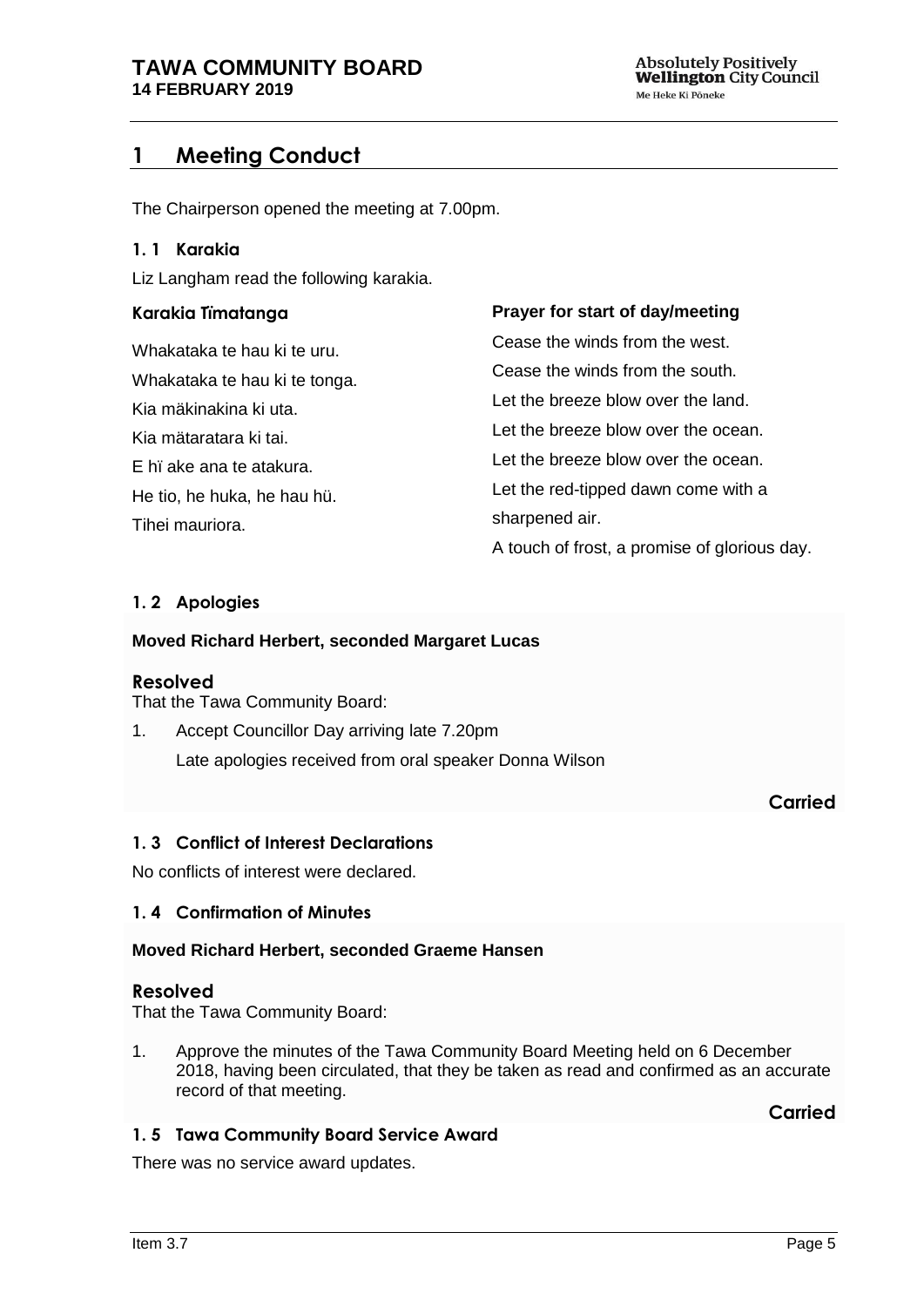### <span id="page-5-0"></span>**1. 6 Public Participation**

**1.6.1** Local Tawa community business owners Joel Alcorn and Nicola Ann Harwood spoke on the Yellow Paint in theTawa Town Centre Upgrade.

#### <span id="page-5-1"></span>**1. 7 Items not on the Agenda**

1.7.2 There was one late item added to the agenda for public participation as per Standing orders 3.22.3.

## <span id="page-5-2"></span>**2. Oral Reports**

The following oral reports are scheduled to be delivered at this meeting:

- a. Fire update Dean Tutton
	- 29 Fire calls for 2019
	- A mix of Medical, rubbish, minor property, standbys at other stations
	- Current recruitment new members with a preference for a day time available
	- Bridge going to seek funding for a thermal imaging camera
	- $\bullet$  Bridges 75<sup>th</sup> anniversary October this year
- b. Linden Social Centre project update from Donna Wilson

-apologies received for absence.

c. Outer Greenbelt Management Plan Review public consultation proposal – Clare Lundon.

Recommend that Tawa Community Board put in a submission

- 1. Trees run off a piece land that needs to be managed
- 2. Residents Association may want to endorse on this matter
- 3. Cycle paths done well
- 4. Access points a means of transport and flow of people management
- 5. Main signage
- 6. Connection that supports that
- 7. Ridgelines endorse heritage landscape
- d. Tawa Community Board members' updates.

#### **Malcom Sparrow**

- Upper Stebbings Valley meeting
- Oxford Street asphalt sealing issues with subcontractor
- Oxford St crossing issue near Melville St island will be widened
- Rotary Tawa Lookout cleanup
- Tawa Community Liaison Group meeting
- Tawa Business Group meeting
- Tawa Plaza Upgrade feedback
- Tawa Residents' Association meeting
- Tawa Community Resilience meeting
- Neighbors' Day promotion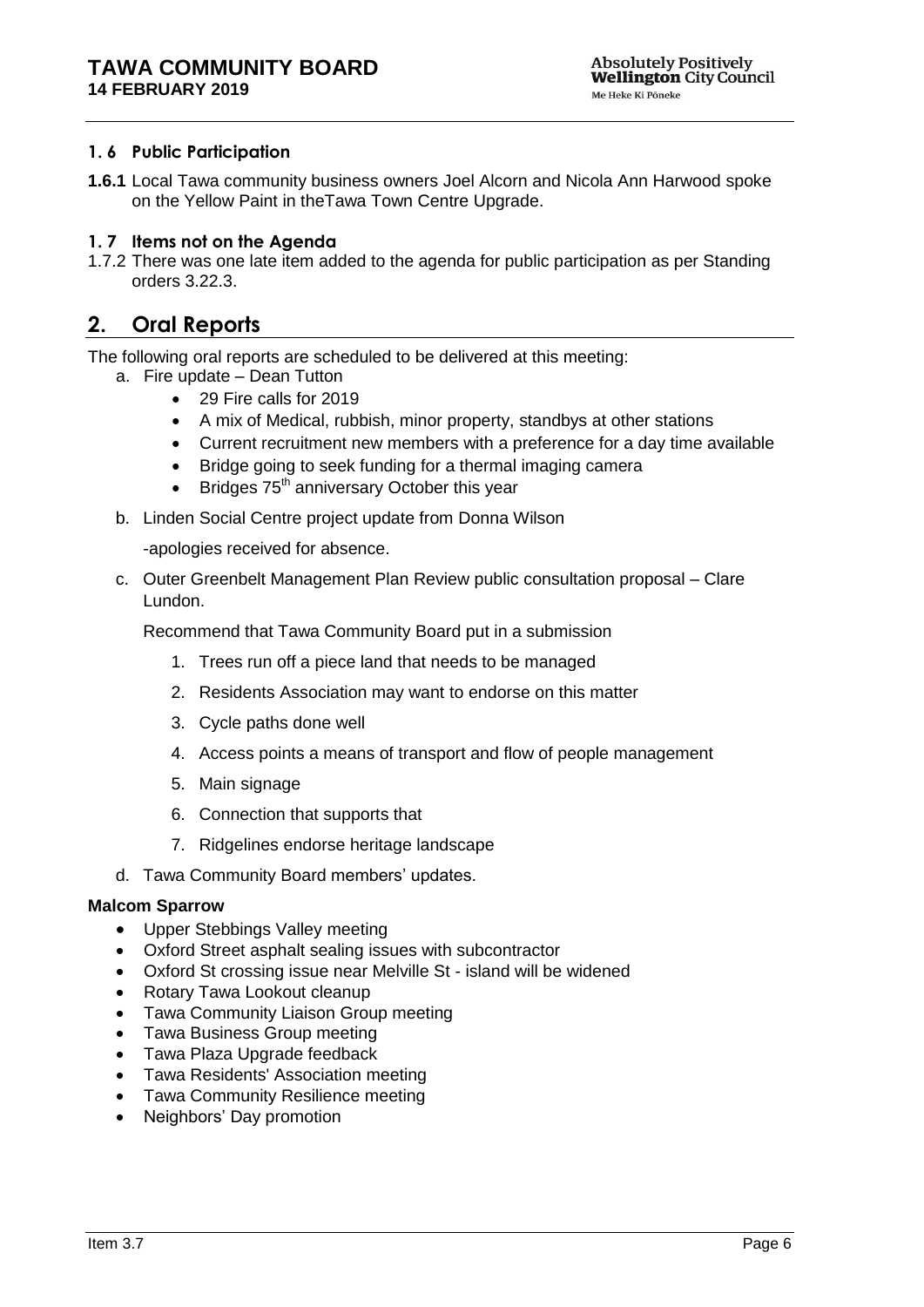#### **Liz Langham**

- Upper Stebbing Valley meeting
- Remuneration Feedback Workshop
- Linden Social Centre Opening 16 February 2019
- Tawa-Titahi Bay Fruit and Vegetable Co-op
- Drop In Pete's Place Tawa-Linden Anglican Church winding up and relocating to The Community Centre
- KCA frozen green top milk requires a pickup venue. Suggested Tawa-Titahi Bay Fruit and Vegetable Co-op can be a possible solution.
- Discussed Board Involvement with Social Media

#### **Jack Marshall**

- Rail in Tawa updates
- Assisting with constituent's issues
- Local Government Boundary Changes

#### **Jill Day**

- City Strategy Committee Update: Wellington City Council adopted Te Tauihu -Te Reo Maori Action Plan and supports it implementation to promote Te Reo Maori. Received full support from Councillors' and it was great to see a shift in peoples thinking. Active things to promote Te Reo Maori include Wellington flags, cards with simple phrases, kapa haka posters.
- Tawa Resident Association meeting
- Upper Stebbings Valley meeting - Justin fronted feedback and spoke to the community
- Meetings regarding the Tawa Plaza upgrade
- Attended the Tawa liaison meeting
- The Mayor's office has now moved from Te Ngākau Civic Square offices to Level 8, 113 The Terrace
- Meetings to support Tawa Community Board changeover -support needed to get the most out of peoples expertise and community connections on the Board.
- Attended the Tawa Business Group meeting regarding the plaza upgrade. They were positive about the upgrade and supportive of WCC's efforts.
- Linden Social Centre is open again. The opening is this coming weekend.
- Te Matatini is at the stadium this weekend. An exciting opportunity for the Wellington region.
- Community Board Remuneration feedback workshop.

#### **Graeme Hansen**

- Roading and public transport matters.
- Takapu Station Accessibility all stations accessible,
- Takapu Road & Bing Lucas Drive changing intersection and a smoother curve
- Linden over bridge closed due to earthquake strengthening required.
- Upper Stebbing Valley meeting

#### **Margaret Locus**

- Review meeting. Penny and Anusha
- Work with WREMO Chris Moore and a mtg with the Tawa Resiliency Group Advertising WREMO workshop Wednesday 27 Feb 2019 6.00pm-8.00pm
- Gardens and WREMO a community BBQ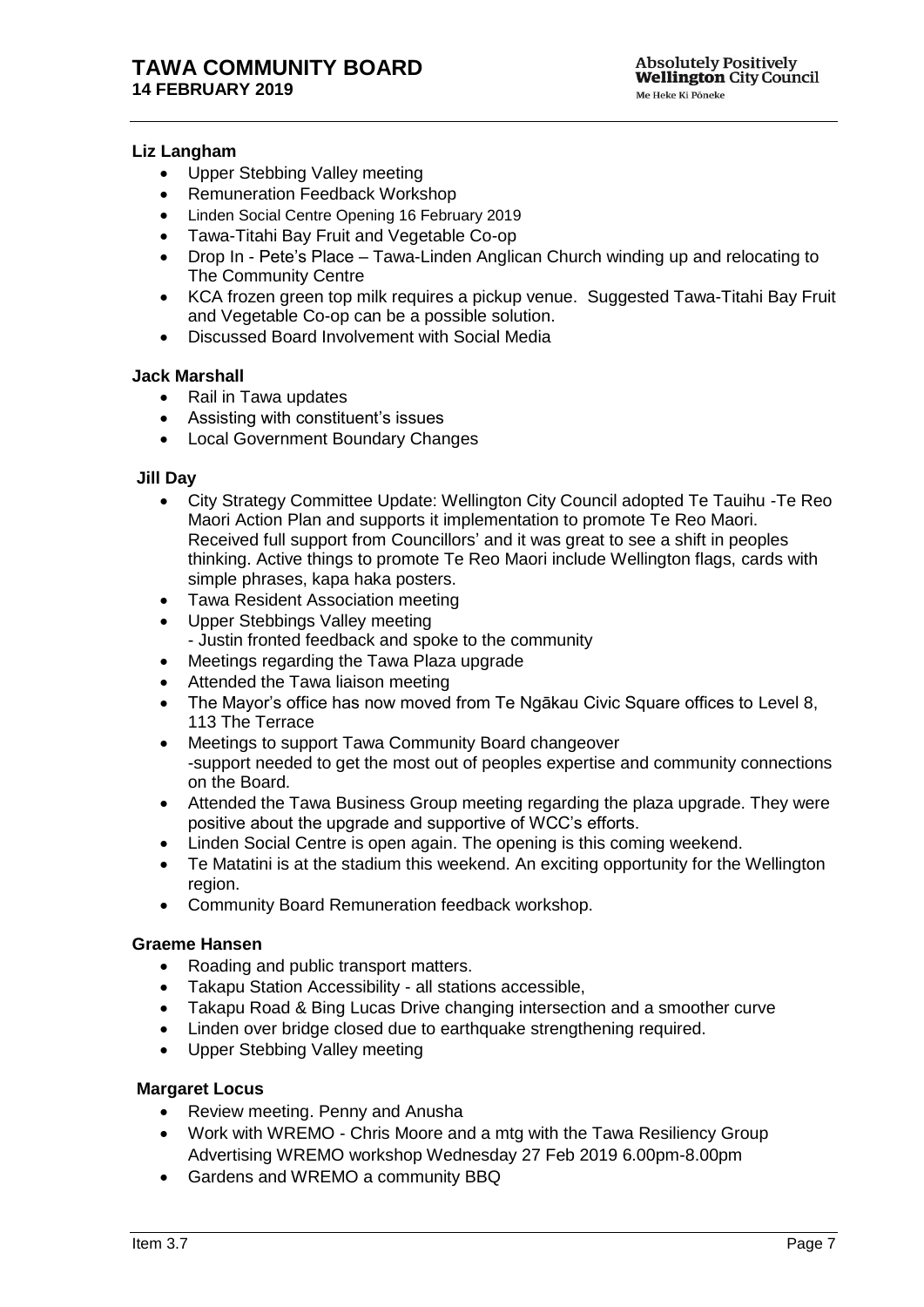- Email Communications GWRC re: Hub-Social media stint-community hob belongs to them.
- Key holders in for the Tawa Hubs Chris has ideas how to extend the number of these people
- Upper Stebbing Valley Meeting
- Tawa Grants Grant information on FB page –vibrant page
- Discussions: Road resealed in Tawa has caused limited parking at kindergarten

### **Robyn Parkinson**

- Upper Stebbing Valley meeting
- Community Gardens- New World is sponsoring Neighbors Day BBQ 23 March 5pm -New volunteers this year
	- -Afternoon tea provided by New World in December
- Tawa Central Kindergarten approach re Community Pantry, MenzShed have offered to construct. Just awaiting approval from WCC

### **Richard Herbert**

- Remuneration Feedback Workshop
- Meeting with Kevin Lavery -ELT attendance and Council support for Tawa Community Board Meetings
- Tawa Business Group meeting
- Tawa Residents Association meeting
- Tawa Liaison Groups meeting
- Elsdon Board meeting
- Rotary Club of Tawa host of Kenepuru. -Comment made on issues and problems with the land -Demolish buildings and relocate tenants -Te Reka Garden setup
- Brain Surgery AVI, Industry sight stage 1 & 2 151 dwellings, Apartment duplexes, concept building costs, summerset retirement village 300 people to accommodate 56 hectors of land, stream places to upgrade. Kenepuru drive can't remove trees so doing them up by adding trees. College walkway – Porirua city and a bus route.

## <span id="page-7-0"></span>**2.1 Oral Reports 14 February 2019**

## **Moved Malcolm Sparrow, seconded Robyn Parkinson**

## **Resolved**

That the Tawa Community Board:

- 1. Receives the information.
- 2. Thanks the presenters for their oral reports.

#### **Carried**

#### **Attachments**

<span id="page-7-1"></span>1 Outer Green Belt Management Review Plan Tawa Community Board Submission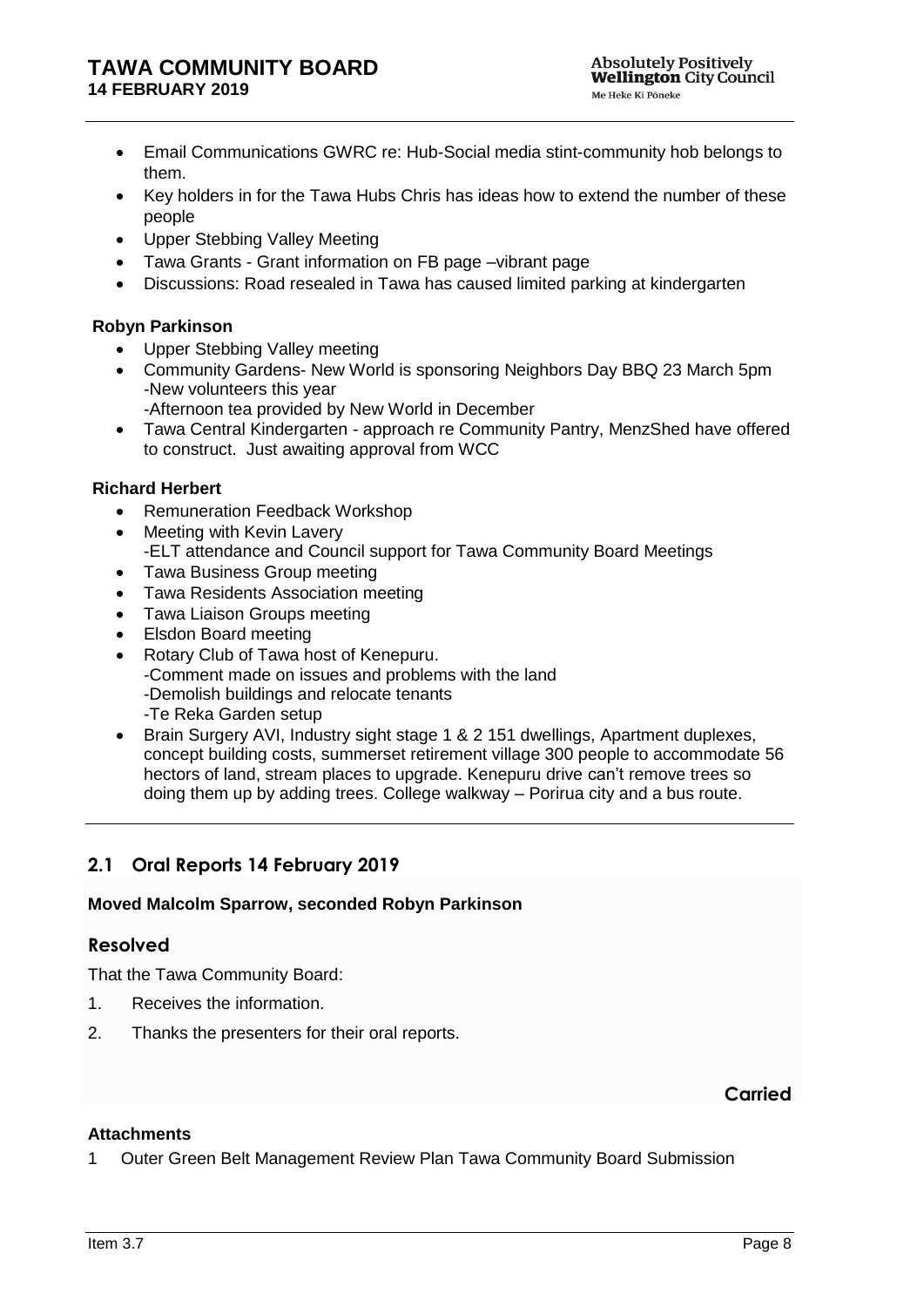## **3. Reports**

<span id="page-8-0"></span>**3.1 Child and Youth Friendly Framework update (January -2019)**

**Moved Liz Langham, seconded Jack Marshall**

### **Recommendation/s**

That the Tawa Community Board:

1. Receives the information.

## <span id="page-8-1"></span>**3.2 Tawa Roading Schedule 2019**

#### **Moved Jill Day, seconded Malcolm Sparrow**

### **Resolved**

That the Tawa Community Board:

1. Receives the information.

**Carried**

<span id="page-8-2"></span>**3.3 Retrospective Ratification of submissions on the Porirua Adventure Park and Upper Stebbings Valley Development Scenarios**

#### **Moved Jill Day, seconded Robyn Parkinson**

#### **Resolved**

That the Tawa Community Board:

- 1. Receive the information.
- 2. Retrospectively approve the submissions on the proposal on The Porirua Adventure Park at Spicer Botanical Park and Upper Stebbings Valley Development Scenarios.

**Carried**

## <span id="page-8-3"></span>**3.4 Resource Consent Applications and Approvals for 20 November 2018 to 15 January 2019**

#### **Moved Liz Langham, seconded Jill Day**

## **Resolved**

That the Tawa Community Board:

1. Receive the information.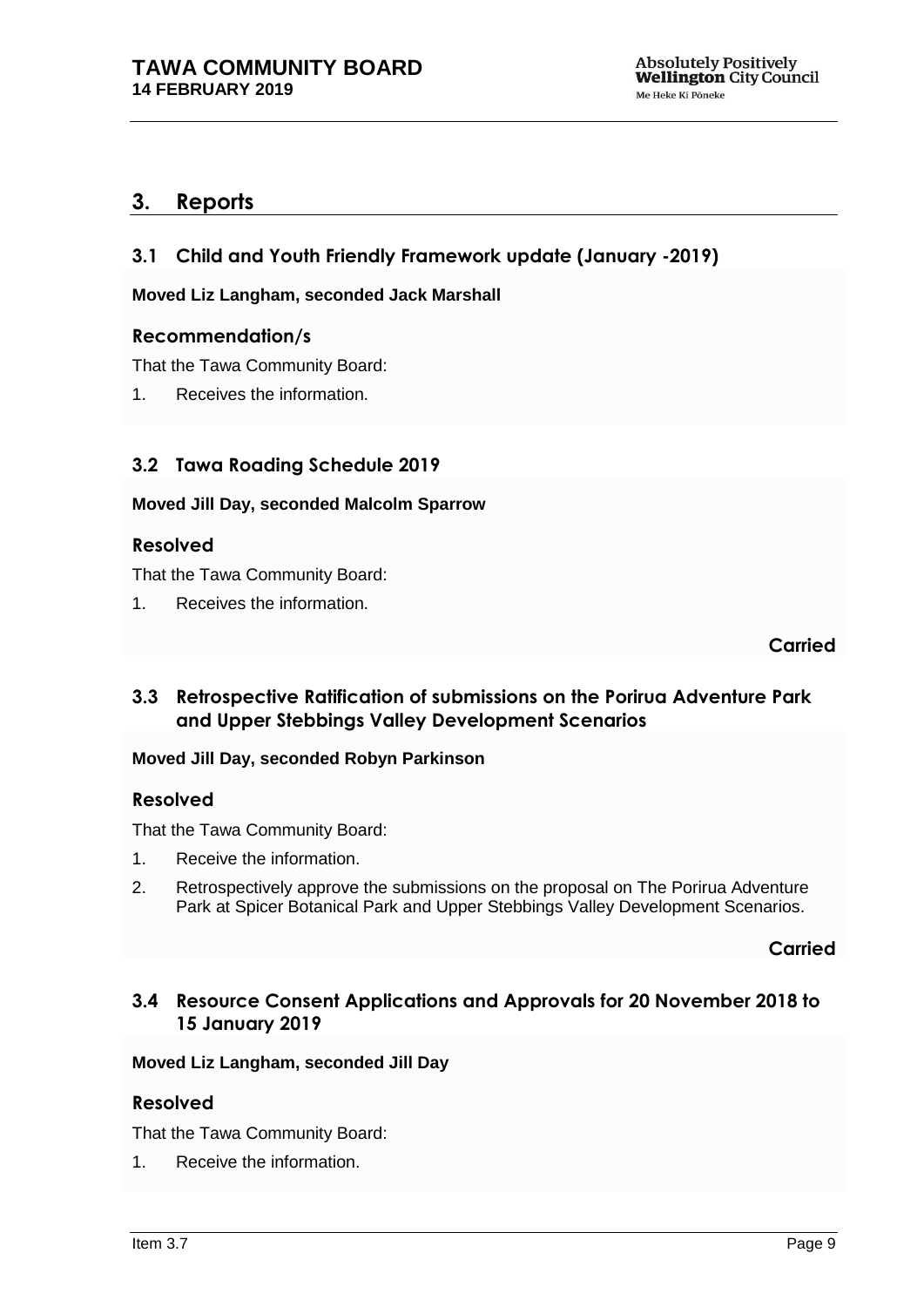## **Carried**

#### **Action:**

- 1. 424428 30 Lincoln Ave, Tawa Ordley Trust covers two sections 30, 32 1 per unit.
- 2. Circulate to members before meeting

## <span id="page-9-0"></span>**3.5 Current or upcoming council consultations and surveys**

### **Moved Jack Marshall, seconded Liz Langham**

## **Resolved**

That the Tawa Community Board:

1. Receive the information.

**Carried**

## <span id="page-9-1"></span>**3.6 Tawa Community Board Discretionary fund - Monthly Allocations February 2019**

### **Moved Margaret Lucas, seconded Liz Langham**

## **Resolved**

That the Tawa Community Board:

- 1. Receives the information.
- 2. Approves reimbursement of \$68.70 for Food for Tawa Primary School Awards spent in December.
- 3. Approves retrospectively funding of \$1004.42 for the printing costs for the Tawa Community Board December newsletter.

#### **Action:**

## **Carried**

- 3. Send spreadsheet by email before the next agenda
- 4. Discretionary funding could go towards:
	- Tawa access school garden planter
	- community education and safety on roads
	- Supplies for Tawa Community Centre (tea towels, dish wash liquid)
- 5. Check Jill's reimbursement
- 6. Circulate Discretionary Fund spreadsheet before meeting
- 7. Discussed members for Local Government Conference in New Plymouth 11-13 April 2019.

## <span id="page-9-2"></span>**3.7 Forward Programme**

#### **Moved Malcolm Sparrow, seconded Liz Langham**

## **Resolved**

That the Tawa Community Board:

1. Receive the information.